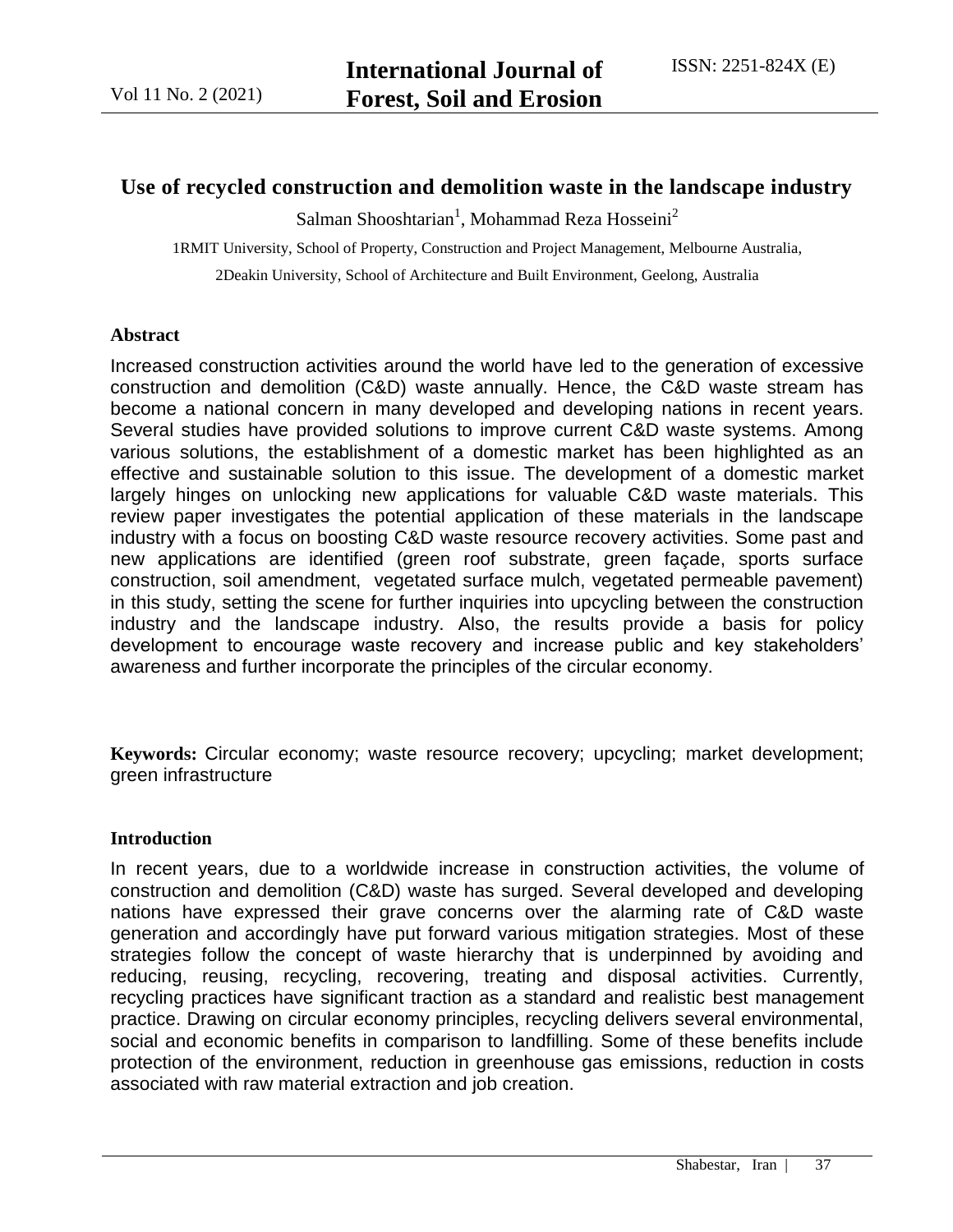It has frequently been argued that recycling activities are significantly discouraged by the lack of a sustainable domestic market [1] in which recycled products can be supplied and procured locally with a high level of confidence. Along with pecuniary imposts such as a landfill levy [2], the establishment of a domestic market is highlighted as an effective and sustainable solution to this issue [3]. The development of a domestic market, however, largely hinges on several factors [3]. In previous literature, an undeveloped C&D waste market was attributed to a range of determinants including ineffective supply chain, poor quality, cost, availability, unacceptability to end-users and lack of (information on) the market availability of the products [1, 4, 5]. It seems that the latter can be addressed through finding broader and unorthodox applications for these materials; an objective that can be achieved through the concept of upcycling, otherwise known as industrial symbiosis. Industrial symbiosis is the process by which wastes materials or by - products of an industry or industrial process become the raw materials for another.

Among various industries, the construction industry and the landscape industries have many similarities due to their focus on the creation of built environments. The historical evidence suggests the existence of industrial symbiosis between these two fields [6] such as using C&D waste as mulch or soil amendment. Green infrastructures (GI) are an integral part of today's cities, and authorities in cities are making considerable efforts to maintain and increase GI per capita. The ongoing maintenance of GI projects requires a lot of hard and natural materials that can be sourced from the C&D waste stream. Furthermore, due to evolvement and innovation in the creation of various types of GI, more opportunities have arisen for industrial symbiosis between these two industries. Therefore, it is of particular importance to identify and exhibit these opportunities to stakeholders (recyclers, suppliers, architects, sub-contractors, policymakers, clients, etc.) who contribute to decisions favouring the use of recycled products in the landscape industry. This study aims to identify opportunities to upcycle C&D waste materials between the construction and landscape industry.

#### **Martial mad Methods**

This study uses the document analysis technique to review upcycling activities between the construction and landscape industries. The review is based on the secondary qualitative data that is publicly available. Various search engines including Google Scholar, Scopus and Web of Science were used to collect relevant data. The search involved the application of multiple keywords such as "construction and demolition waste", "landscape", "green infrastructure", "recycling", "upcycling", "vertical greening" and "sustainable". From the selected studies, only a few are presented due to the mode of output being a conference paper. The main criteria considered for the selection of research outputs included:

- 1. Written in English and published between 2005 and 2020,
- 2. Demonstrates the application of at least one C&D waste material
- 3. Studies the C&D waste application in green infrastructure with vegetative elements, meaning other applications such as urban furniture, hard surfaces and decorations were excluded.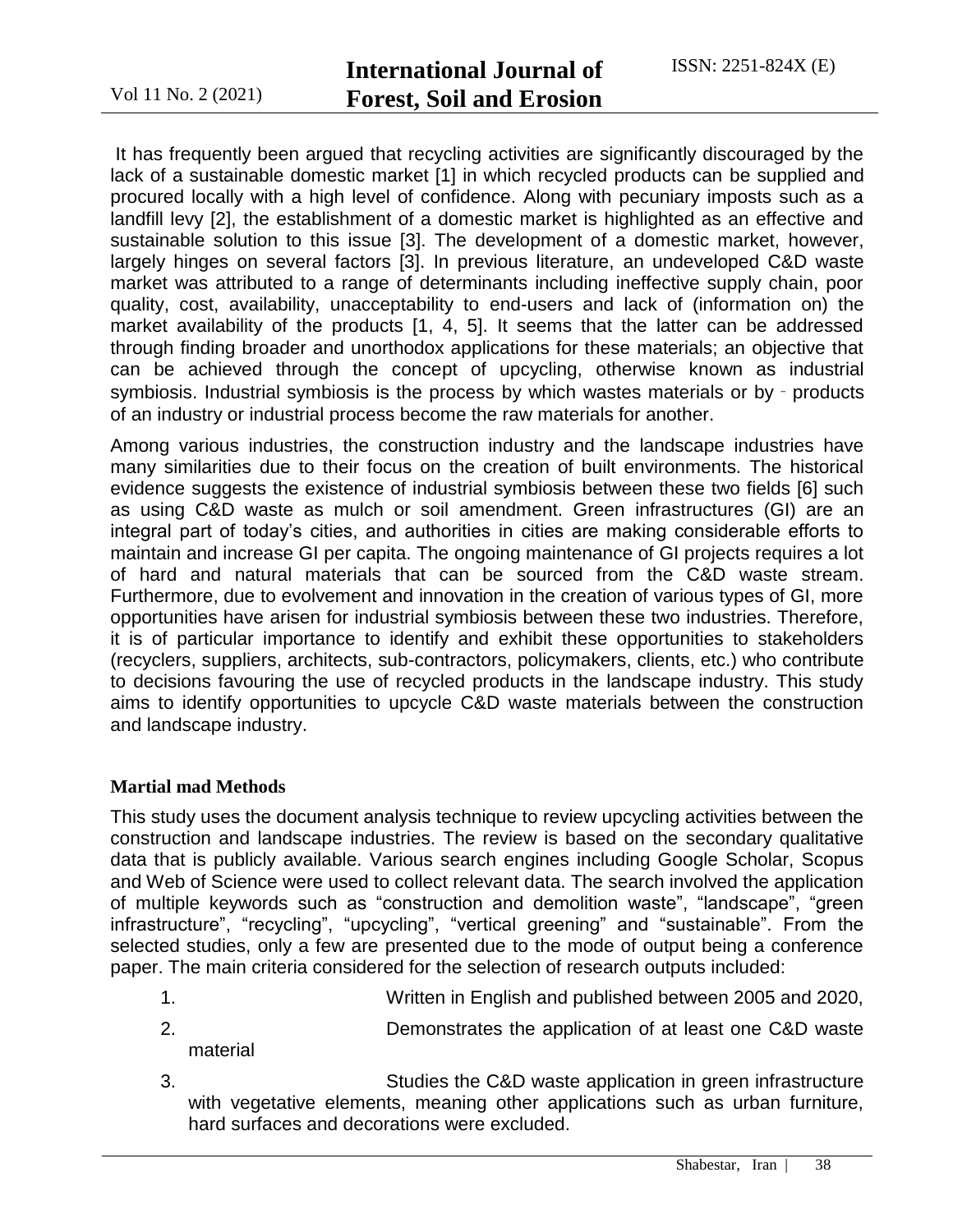## **Results**

The results of the review identified six GI, wherein the applications of recycled C&D waste materials are plausible (Figure 1). These six GI are commonly constructed in cities and provide an opportunity for C&D waste market development. The following section explores these applications.



Figure 1. Applications of recycled C&D waste in the landscape industry.

Source: pinterest.com.au (2020)

Note: top left: green roof, top centre: vegetated pavement, top right: sport surface, bottom left: green façade, bottom centre: mulch, and bottom right: soil amendment.

## **Green roof substrate**

Green roofs are vegetated surfaces on rooftops that provide a natural environment in densely urbanised areas. Green roofs are known for their environmental and psychosocial benefits [7]. Several studies have evaluated the application of recycled C&D waste materials as growth substrates in green roofs worldwide [8]. In a laboratory study, Mickovski *et al* [9] found that recycled C&D waste materials—a mixture of calcareous and siliceous aggregates—were adequate in supporting plant growth and development,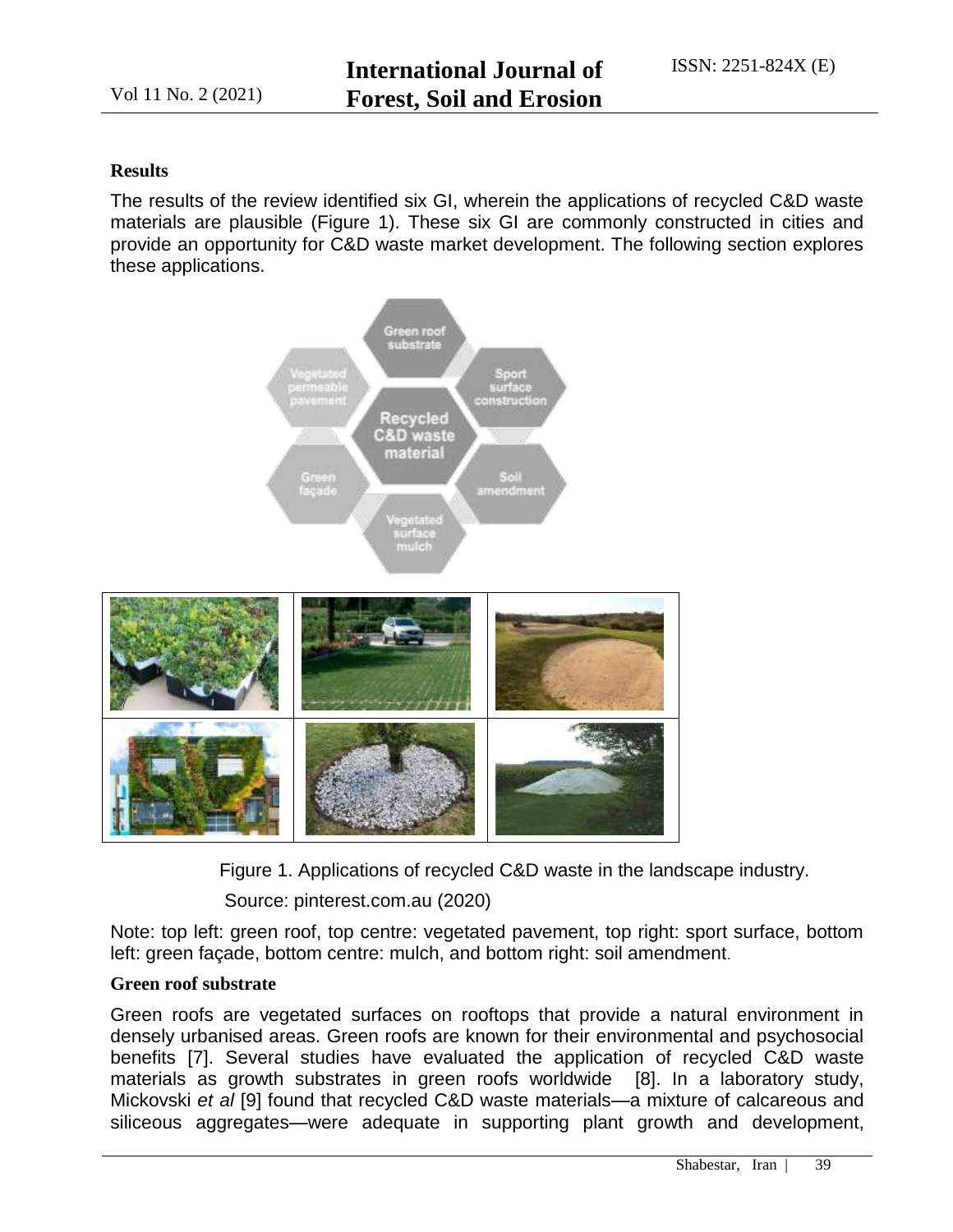resistant to erosion and slippage, and capable of providing good drainage. In the UK, a series of field experiment results showed that crushed red and yellow brick aggregate and clay pellets are promising substrates to support the growth and development of 15 wildflower plant [10]. The authors observed that using recycled C&D waste could improve green roof resilience through increased plant cover and diversity. In Taiwan, the application of recycled glass in green roof substrate exhibited positive results [11], including similar water quality and plant growth performance to the commercially prepared substrate. In Australia, successful results were achieved from using crushed roof tiles, bottom ash and scoria in green roof substrate [12]. In recent years, there has been an increasing trend towards more green roof uptakes in populated cities, creating an untapped market for recycled C&D waste materials.

#### **Green façade**

Green façades are another type of vertical greening in urban environments. Previous studies have demonstrated the feasibility of the application of recycled C&D waste materials in building green façades [13]. In the EU, an international project called Green INSTRUCT (2016-2020) is underway to study the use of recycled C&D waste materials in a minimum of 70% of the green façade's net weight [14]. The project involves the prefabrication of modular wall panels made from C&D waste materials, including brick, concrete, plastic, glass and metal. The project contains six work packages (WP); in WP4, the three objectives include "identification of additional CD waste stream that can be incorporated in the recovery process", "design, implement, monitor and optimise a CD waste recovery process tailored to the project's material flow requirements" and ―coordinate the material characterisation techniques employed within the project‖. The produced prototype involves a multi-layered integrated building block that has been designed to be faster to install than conventional envelope walls of the same size. The build provides thermal and acoustic insulation and contributes to on-site grey and stormwater management through the integration of a vertical Green Wall, providing additional functionalities [14] .

#### **Sports surface construction**

Another increasingly important market for recycled C&D waste is specialist sports and leisure applications. In this theme, the use of recycled glass (silica sand) as a substitute for quarried sand in turfed surfaces such as golf course has achieved significant successes [15]. Often mixed with organic matter, silica sand is used in top dressings, root zones and drainage channels in sports surface construction. A report from the US showed the successful use of silica sand in a massive golf course provided an annual cost saving between USD \$50,000 and \$100,000 [16]. As the sports fields are typically large (Figure 1), it is possible to use a large volume of recycled C&D waste materials. To put this into context, a report by the British Geological Survey (BGS) indicated that an 18-hole golf course requires 100 tonnes of sand per year for top dressing purposes [17].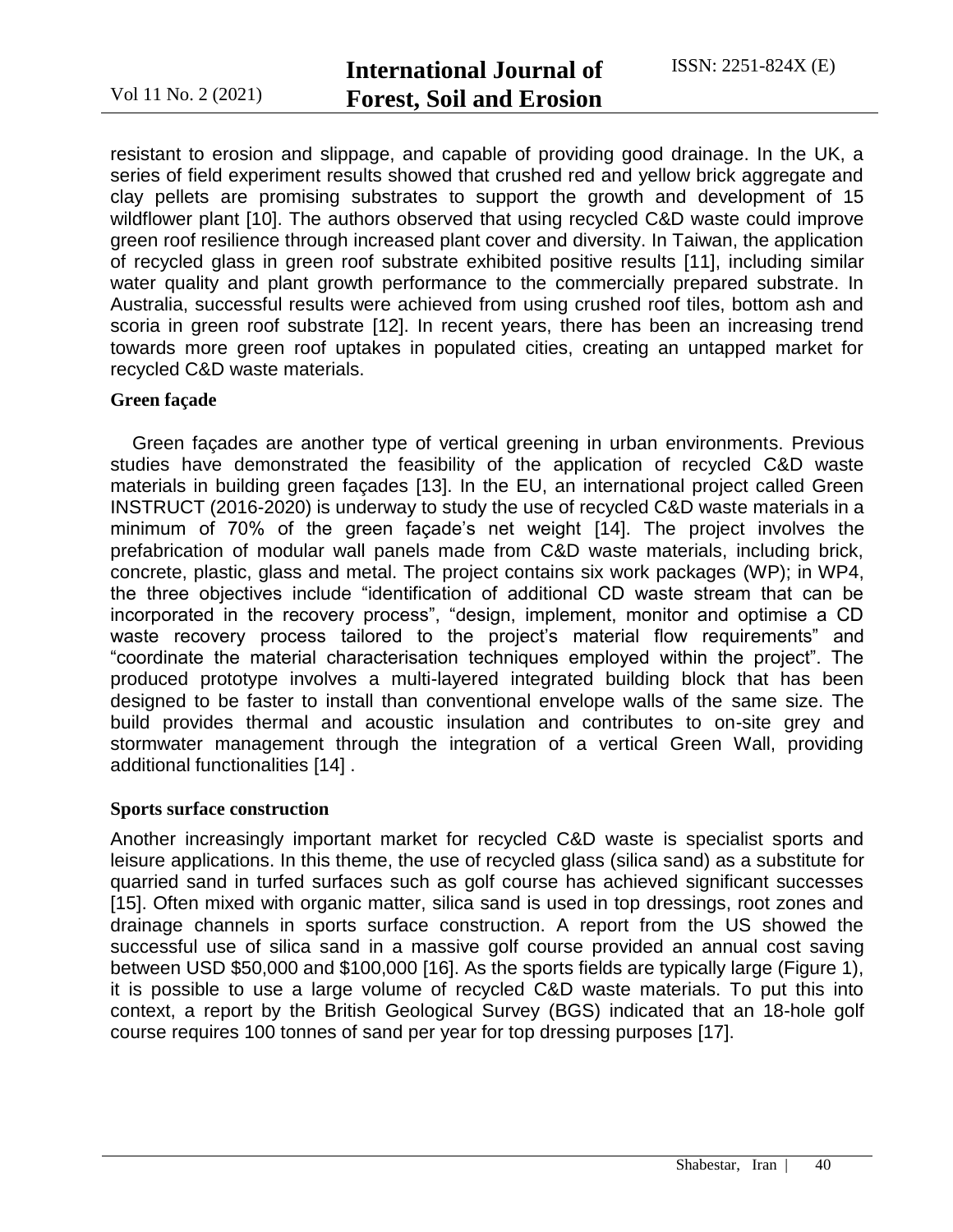### **Soil amendment**

Soil amendments are added to soil to change and improve its agricultural quality. Some C&D waste materials such as timber waste, concrete and gypsum generated from drywall construction and demolition activities can be used as a soil amendment. There is historical evidence that gypsum has been ground on-site and used as a soil amendment for many decades [18]. The literature suggested that it can improve water penetration and workability of impermeable sodic "alkali" soils, soften soils with high clay content, help neutralise soil acidity, and add nutrients such as calcium and sulphur to the ground [19]. A study in the US [20]showed that the use of gypsum waste and recycled concrete could positively amend soil properties leading to enhanced growth and vegetation mediated carbon sequestration is some plant species. Further research in collaboration with the industry is needed to evaluate the application of additional C&D waste materials for these purposes.

## **Vegetated surface mulch**

Mulching on vegetative surfaces has been practised for several decades in the landscape and horticulture industries. Mulching reduces weed growth, water loss and fluctuation in surface temperature values [21]. In China, gravel mulching has been part of the traditional practices to conserve water and increase crop production in its semiarid regions over the last three hundred years [3]. Landscape mulch is made of recycled timber, concrete, scoria brick and crushed rock. Timber waste generated in construction activities can be chopped and sold as landscaping mulch [22]. However, there are serious environmental concerns about the use of treated timber waste in the landscape industry due to high levels of arsenic [23]. In Kuwait, the use of recycled concrete, asphalt and crushed sandstone aggregates as mulch proved to be successful [24]. The authors observed that wastederived mulches could conserve soil moisture, increasing the infiltration rate and thus, promoting native plant growth.

#### **Permeable pavement**

Construction of vegetated permeable pavement (VPP) is a method of paving vehicle and pedestrian pathways to enable infiltration of stormwater runoff, which also adds aesthetic features to built-up surfaces. Living plants in the VPP structure transpires water, actively counteracting the heat island effects. VPP is an important urban element promoted in sustainability programs such as Water Sensitive Urban Design (WSUD) and, therefore, are being considered in cities worldwide [25]. The hard surfaces of PPV can be made of recycled concrete (grasscrete), brick, plastic and tile. In the US, grasscrete is reported to be a cheaper option than previous concrete and paving blocks [26]. Several studies have investigated the use of recycled C&D in manufacturing hard surfaces of VPP and reported satisfactory results [27]. An extensive establishment of VPP systems in urban areas allows a significant usage of recycled C&D waste materials.

## **Conclusion**

To appropriately respond to the increasing level of C&D waste generation, more innovative management approaches are required. Among available options, the development of a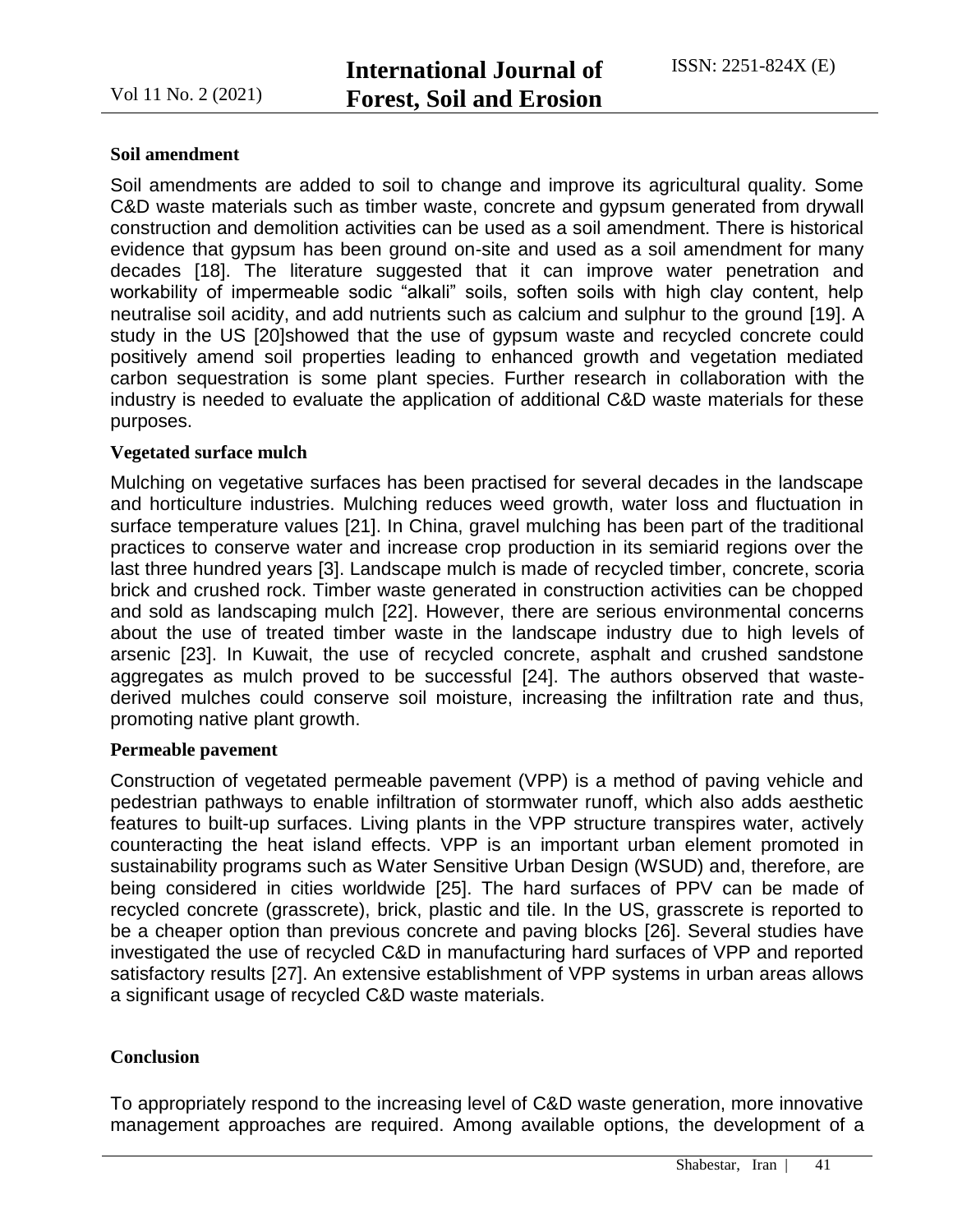viable and sustainable domestic market seems to be conducive. This market should be set up to maximise utilisation of the value embedded in waste materials. One way to achieve this goal is to consider industrial symbiosis, where waste in one industry becomes a resource (raw material) in another. This study aimed to determine the feasibility of industrial symbiosis between the construction and landscape industries. GIs are an integral part of cities, and their ongoing maintenance requires a large volume of materials that can be procured from the C&D waste stream. The review identified applications of recycled C&D waste materials in six GI types: green roof substrate, green façade, sports surface construction, soil amendment, vegetated surface mulch and vegetated permeable pavement. While the application of some C&D waste materials has been documented in previous research studies, further research is required to optimise the existing applications or to identify the new demands for additional waste materials. Lastly, the results of this review provide an understanding of the various possibilities for waste management among C&D waste management recovery stakeholders. Notably, the results provide a basis for policy development to encourage waste recovery following the circular economy principles.

## **Reference**

- 1. Bolden, J., T. Abu-Lebdeh, and E. Fini. 2013. "Utilization of Recycled and Waste Materials in Various Construction Applications." American Journal of Environmental Science 9 (1): 14-24.
- 2. Shooshtarian, S., T. Maqsood, M. Khalfan, J.R. Yang, and S.P. P. Wong. 2020. "Landfill Levy Imposition on Construction and Demolition Waste: Australian Stakeholders' Perceptions " Sustainability 12, (11) : 1-15.
- 3. Shooshtarian, S, T Maqsood, S.P. P Wong, M Khalfan, and R.J Yang. 2019. "Development of a Domestic Market for Construction and Demolition Waste in Australia." In 43rd AUBEA Conference: Built to Thrive: Creating Buildings and Cities That Support Individual Well-Being and Community Prosperity. Noosa, Australia: CQ University, 2019.
- 4. Oyedele, L.O., S.O. Ajayi, and K.;O. Kadiri. 2014 "Use of Recycled Products in Uk Construction Industry: An Empirical Investigation into Critical Impediments and Strategies for Improvement." Resources, Conservation and Recycling 93 (2014): 23- 31.
- 5. Shooshtarian, S, M. Khalfan, Tayyab Maqsood, P.SP Wong, and R.J Yang. 2020. "Market Development for Construction and Demolition Waste Stream in Australia." Journal of Construction Engineering, Management & Innovation 3(3): 220-31.
- 6. Li, Xiao-Yan. 2003. "Gravel–Sand Mulch for Soil and Water Conservation in the Semiarid Loess Region of Northwest China." Catena 52(2) : 105-27.
- 7. Shafique, M., R. Kim, and M. Rafiq. 2018. "Green Roof Benefits, Opportunities and Challenges–a Review." Renewable and Sustainable Energy Reviews 90 (2018): 757- 73.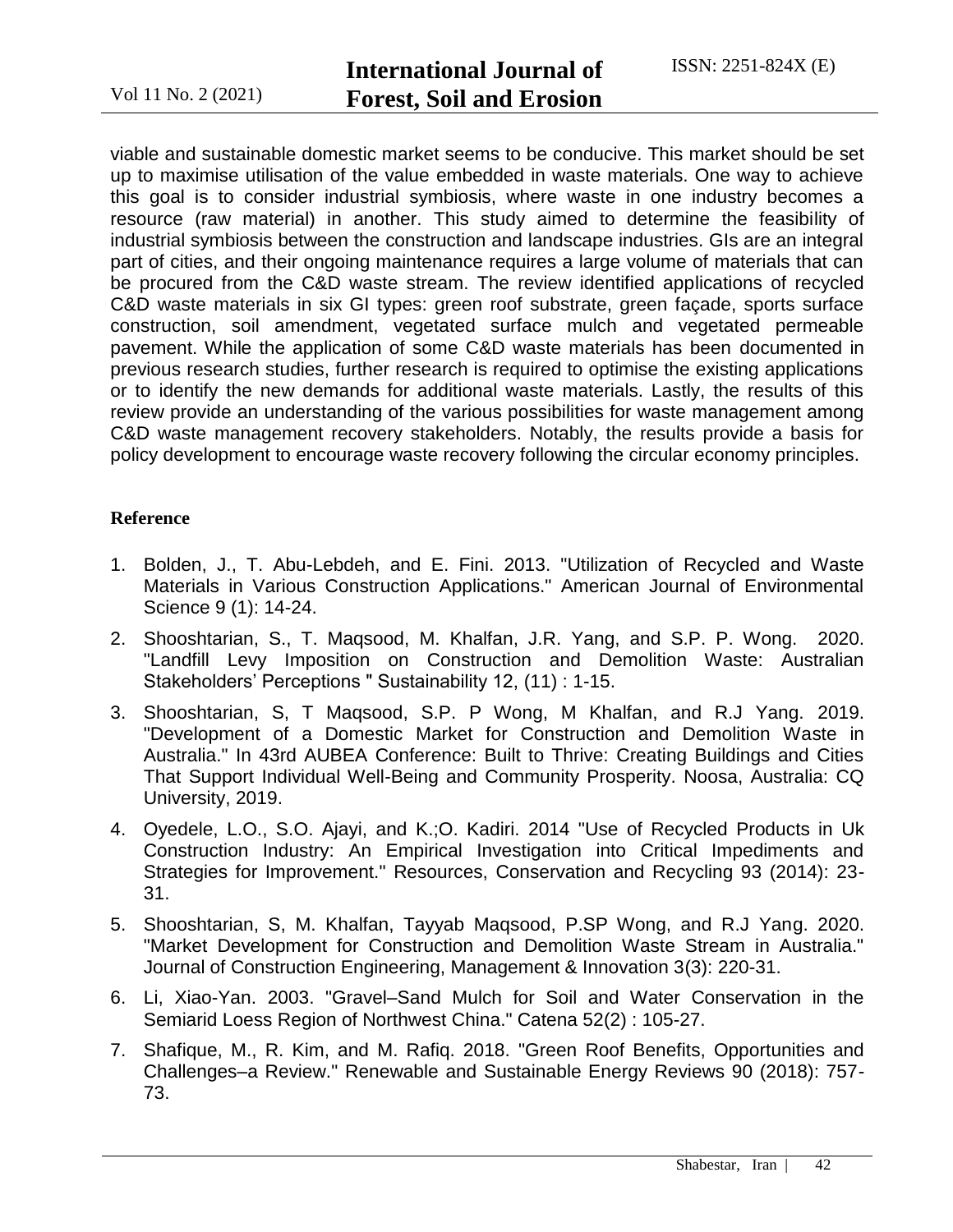- 8. Cascone, S. "Green Roof Design: State of the Art on Technology and Materials." Sustainability 11(11): 3020.
- 9. Mickovski, S. B., K. Buss, B. M. McKenzie, and B. Sökmener. 2013 "Laboratory Study on the Potential Use of Recycled Inert Construction Waste Material in the Substrate Mix for Extensive Green Roofs." Ecological Engineering 61(1) PARTC: 706-14.
- 10. Molineux, C.J., A.C. Gange, S.P. Connop, and D.J. Newport. 2015. "Using Recycled Aggregates in Green Roof Substrates for Plant Diversity." Ecological Engineering 82 (2015): 596-604.
- 11. Chen, C-F, S-F Kang, and J-H Lin. 2018. "Effects of Recycled Glass and Different Substrate Materials on the Leachate Quality and Plant Growth of Green Roofs." Ecological Engineering 112 (2018): 10-20.
- 12. Farrell, C, RE Mitchell, C Szota, JP Rayner, and NSG Williams. "Green Roofs for Hot and Dry Climates: Interacting Effects of Plant Water Use, Succulence and Substrate." Ecological Engineering 49 (2012): 270-76.
- 13. De Masi, R.F, F. de Rossi, S. Ruggiero, and G. P. Vanoli. 2019. "Numerical Optimization for the Design of Living Walls in the Mediterranean Climate." Energy Conversion and Management 195 (2019): 573-86.
- 14. Kastiukas, G, and X Zhou. 2019. "Green Integrated Structural Elements for Retrofitting and New Construction of Buildings." Paper presented at the IOP Conference Series: Materials Science and Engineering 2019.
- 15. Owen, AG, AR Woollacott, and SW Baker. 2005. "An Evaluation of Recycled Glass-Derived Sand for Use in Golf Course Bunkers." International Turfgrass Society Research Journal 10 (2005): 1138-43.
- 16. Philp, M.2011. "Spinning Glass into Grass." Engineering Insight 12, no. 4 (2011): 19.
- 17. BGS. "Mineral Planning Factsheet: Silica Sand." UK: British Gelogical Survey 2020.
- 18. Pronold, Michael Joseph. The Effects of Gypsum on Infiltration and Surface Properties of Some Western Oregon Soils. Oregon State University, 1980.
- 19. Prasad, MNV. "Chapter 14 -Resource Potential of Natural and Synthetic Gypsum Waste." In Environmental Materials and Waste, edited by MNV Prasad and Kaimin Shih, 307-37: Elsevier, 2016.
- 20. Besnard, Fabien. Evaluation of Reclaimed Drywall for Soil Amendment and Carbon Sequestration. PhD, The University of North Carolina at Charlotte, 2013.
- 21. Shooshtarian, S., and P. Rajagopalan. 2018. "Daytime Thermal Performance of Different Urban Surfaces: A Case Study in Educational Institution Precinct of Melbourne." Architectural Science Review 61(1-2) (2018): 29-47.
- 22. Abdullah, R., W. R. Kadir, M. Z. Mohd Zain, M. D. Jantan, and R.Ahmad. 2006. "Characterisation of Coloured Wood-Chip Developed from Construction Waste " Paper presented at the Advances and Challenges in Biocomposites: Proceedings of the 8th Pacific Rim Bio-Based Composites Symposium, Kuala Lumpur, Malaysia, 20-23 November, 2006.